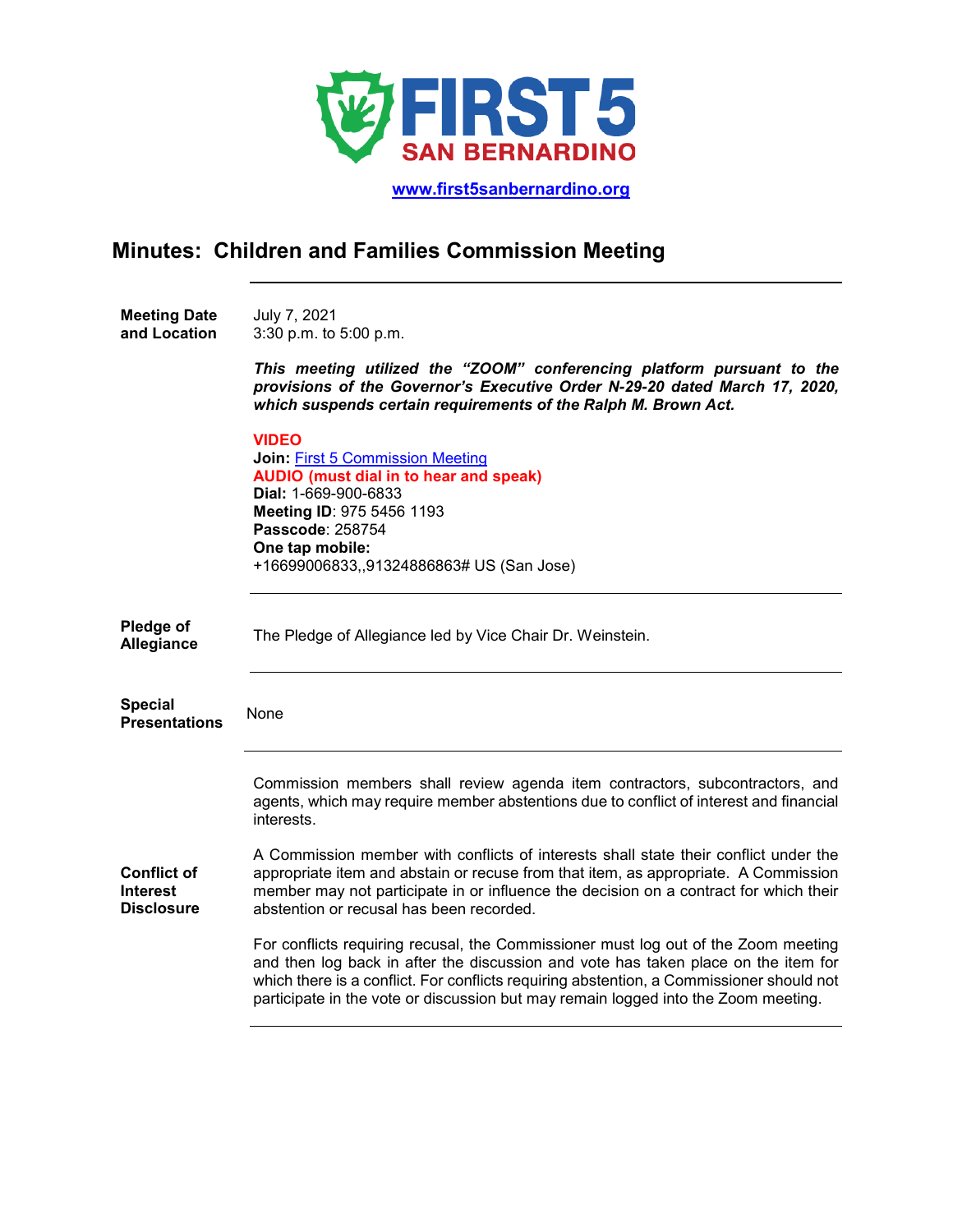• Supervisor Joe Baca, Jr.,

• Jorge Escalante • Andrew Goldfrach

**Attendees Commissioners**

|                                                                  | Dr. Margaret Hill<br>$\bullet$<br><b>Gary Ovitt</b><br>$\bullet$                                                                                                                                                                                                                                                                             |
|------------------------------------------------------------------|----------------------------------------------------------------------------------------------------------------------------------------------------------------------------------------------------------------------------------------------------------------------------------------------------------------------------------------------|
|                                                                  | Elliot Weinstein, M.D.                                                                                                                                                                                                                                                                                                                       |
|                                                                  | <b>Staff</b><br>Karen E. Scott, Executive Director<br>$\bullet$<br>Ann Calkins, Executive Assistant<br>$\bullet$<br>Traci Homan, Business Support Manager<br>$\bullet$<br>Alejandro Gutierrez-Chavez, Staff Analyst II<br>Peter Tawadros, Staff Analyst II                                                                                   |
| <b>Changes to the</b><br>Agenda                                  | None                                                                                                                                                                                                                                                                                                                                         |
| <b>Executive</b><br>Director's<br>Report – by:<br>Karen E. Scott | <b>New Commissioner</b><br>Due to recent changes in the County's executive leadership, CaSonya Thomas will no<br>longer serve on the First 5 Commission. Diana Alexander, Assistant Executive Officer<br>for San Bernardino County will replace CaSonya on the Commission. Ms. Alexander's<br>swearing-in is scheduled for the next meeting. |
|                                                                  | $2 - 1 - 1$<br>F5SB has been in partnership with United Way 2-1-1 for the past 15 years and their<br>latest contract ended June 30, 2021.                                                                                                                                                                                                    |
|                                                                  | F5SB was at the 2-1-1 Advisory Committee table in 2006 along with the County BOS,<br>several County departments, Cal State San Bernardino, and other groups and non-<br>profit organizations                                                                                                                                                 |
|                                                                  | F5SB invested more than \$4.9 million into IEUW 2-1-1 service since August 2006.                                                                                                                                                                                                                                                             |
|                                                                  | \$450,000 was invested for the first two years specifically for infrastructure and initial<br>development of the system. That infrastructure was successfully built and blossomed<br>into a vibrant, effective and robust 2-1-1 system.                                                                                                      |
|                                                                  | The \$250,000 invested in the third year was intended to leverage the accomplishments<br>of the first two years into greater benefits for First 5 families while building sustainability<br>through support from other partners.                                                                                                             |
|                                                                  | The F5SB Investment was never intended to be a continual and general operating<br>grant for IEUW 2-1-1.                                                                                                                                                                                                                                      |
|                                                                  | NOTE: Inland Empire United Way has been a partner in good standing throughout our<br>partnership.                                                                                                                                                                                                                                            |
|                                                                  | In contracting with 2-1-1, F5SB used several approaches in determining both the<br>appropriate reach and service level for the 0-5 population as well as reasonable                                                                                                                                                                          |
|                                                                  |                                                                                                                                                                                                                                                                                                                                              |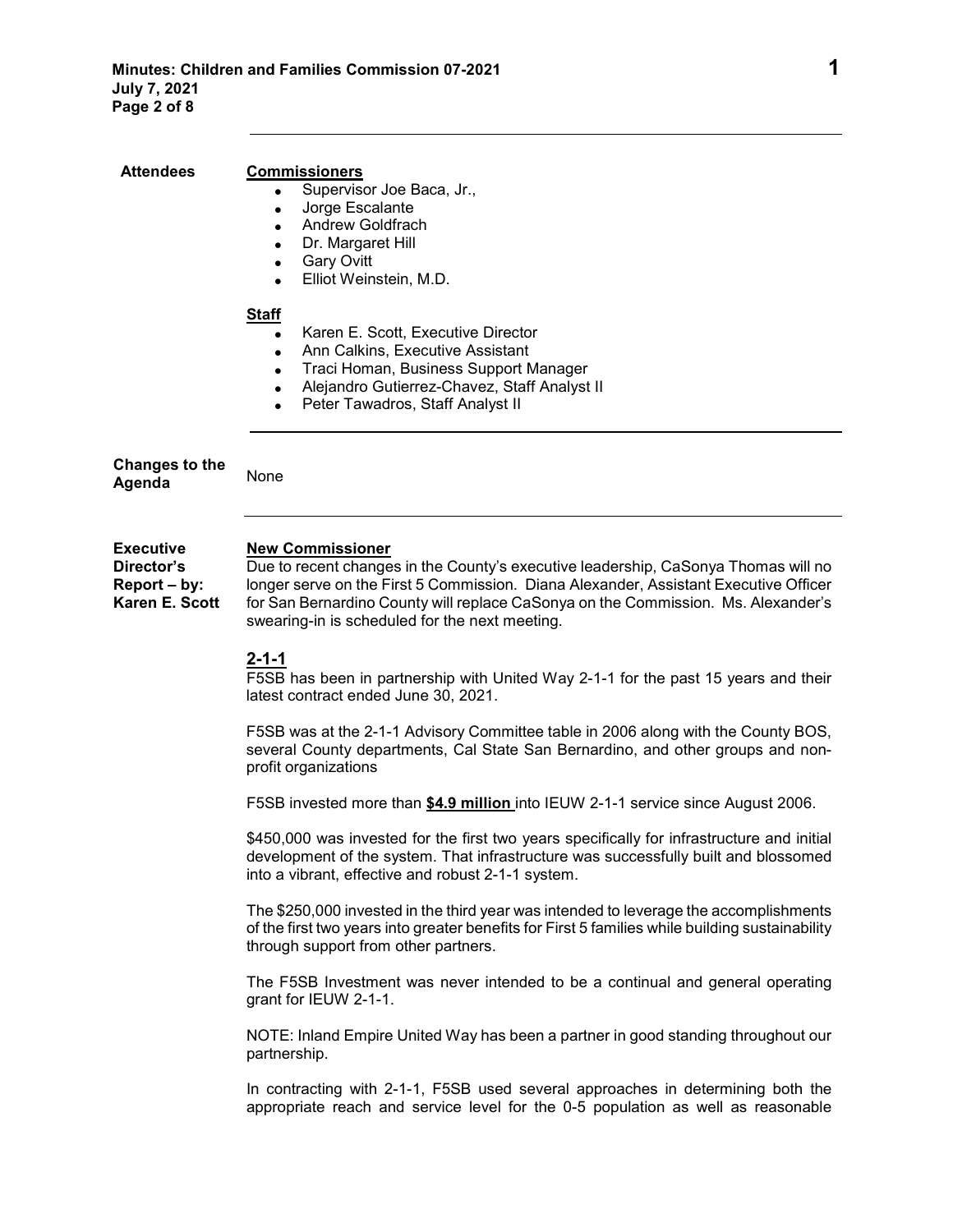expectations regarding the evaluation of successful outcomes. There have been some design challenges and performance concerns along the way. Contractor performance is measured through IEUW's quarterly progress reporting of data collection that includes but is not limited to call volume and outcomes, number of calls received, number of calls answered, and conducting follow up calls to determine if a referral provided the needed services.

Because we tried several ways to support the Information and Referral System, we sometimes found ourselves amidst numbers that did not make sense or did not meet scope of work targets. We often realized that the greatest percentage of needs identified through 2-1-1 could not inform or guide F5's on-going targeted goals for intervention and services, as they did not align with the F5SB strategic plan and were clearly needs to be met by other organizations.

In July 2020, Inland Empire United Way underwent a merger becoming the Inland Southern California 2-1-1+. They have new plans for operating, including many direct services between two counties, which will be great to learn about and presents an excellent opportunity for F5SB to refine our support, which could be very different from the intent 15 years ago.

F5SB did conduct some early negotiations and discussions with the new United Way over the past several months; however, we were unable to identify an effective and efficient manner and design for contracted services in light of a completely new organization moving in a completely new direction.

Most recently, 2-1-1 contracted with F5SB at \$400K per year. IEUW was requesting an additional \$100K per year for a total of \$500K per year. United Ways justification for this amount of funding presented a significant challenge for F5SB when held up to the F5SB Strategic Plan. With the implementation of the F5SB Strategic Plan, we will be exploring ways to maximize support to specific systems, especially in the priority areas of our:

- **Child Health** system, including Help Me Grow, Early Childhood Mental Health/ACES, Child Abuse Prevention, Asthma Interventions, and potentially programs under CalAIM. We may find that other tools or information system components better meet our information and referral program needs. F5SB is in the process of surveying contracted partners as well as network partners to obtain a better understanding.
- **Family Support system including** Home Visiting, Parenting Education, Case Management or Family Resource Centers. We believe that these areas are possibly the best fit for a continued partnership with 2-1-1 but there are many details and architecture that need to be worked out.
- **Early Childhood Education** system, where we need much collaborative discussion to ensure broader information and referral as well as tracking and data sharing across the child care, preschool, alternative care and education sites, education programming, and other arenas.

The County of San Bernardino supports 2-1-1 through several county departments in an amount totaling **\$652,521** for FY 2021-22. These county departments represent information and referral systems support to a broad swath of our 2.1 million residents including children. F5SB has been invited to the table with these county departments to strategize and collaborate on "collective impact" support of the 2-1-1 system.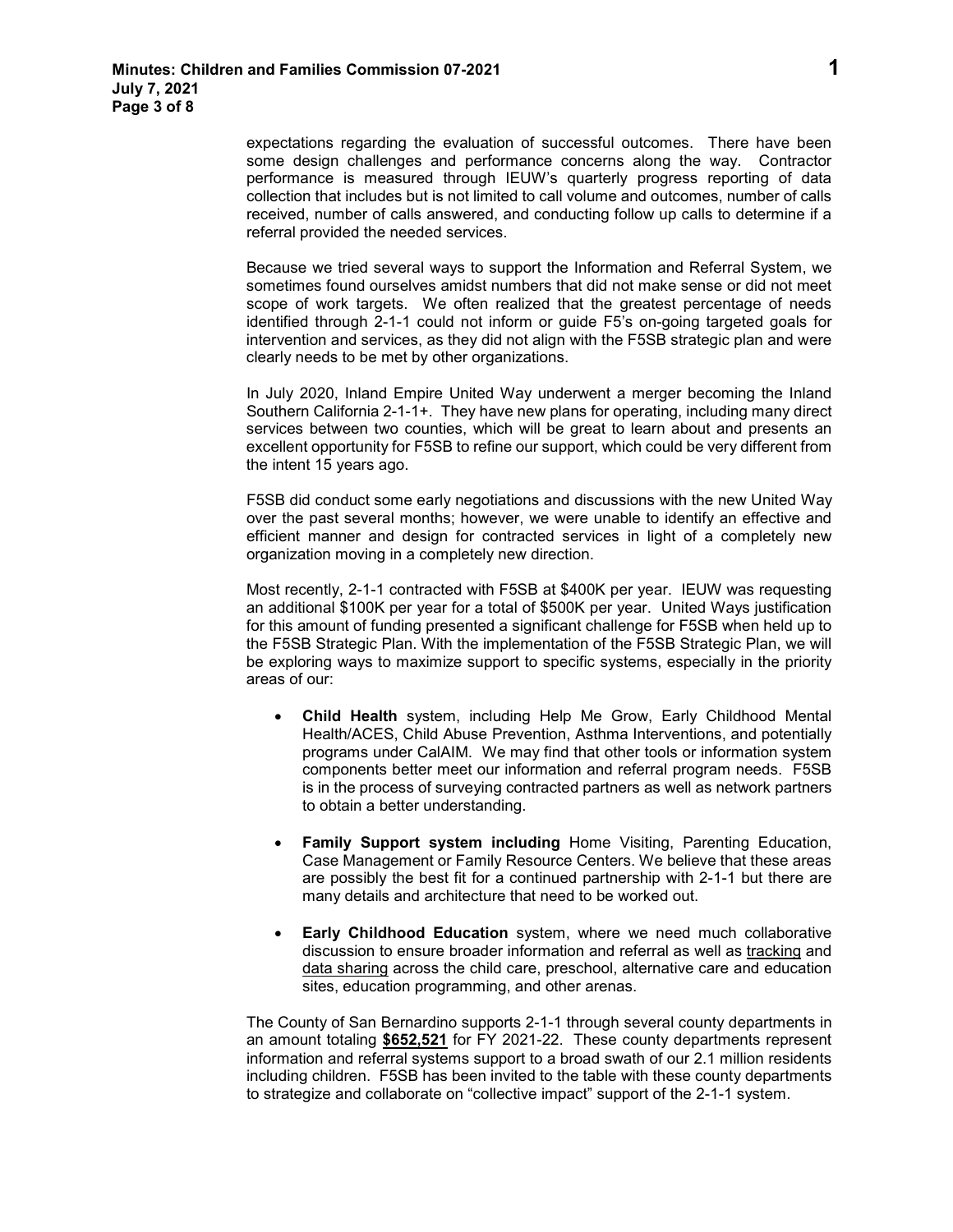None

The F5SB Commission is extremely committed to systems building and connectivity support for our children and families. F5SB will be re-evaluating our role in this system as well as the general purpose and focus, the manner in which we engage, the service models we support, and identification of measurable outcomes and efficacy in which families can best be supported through information and referral and technology systems. First 5 staff will bring recommendations to the Commission when that work is completed.

## **Advisory Committee Report**

| Item No. | <b>CONSENT</b>                                                                                                                                                                              |
|----------|---------------------------------------------------------------------------------------------------------------------------------------------------------------------------------------------|
|          | 1. Approve minutes from June 2, 2021 Regular meeting.                                                                                                                                       |
|          | 2. Approve minutes from June 2, 2021 Special meeting.                                                                                                                                       |
|          | (Presenter: Ann M. Calkins, Executive Assistant, 252-4252)                                                                                                                                  |
|          | Motion by Commissioner Hill and seconded by Commissioner Ovitt to approve the Consent<br>Item. Pursuant to Government Code section 54953 (b)(2), a roll call vote was called as<br>follows: |
| 1        | Commissioner Baca, Jr.: Aye                                                                                                                                                                 |
|          | <b>Commissioner Escalante: Aye</b>                                                                                                                                                          |
|          | Commissioner Goldfrach: Aye                                                                                                                                                                 |
|          | <b>Commissioner Hill: Aye</b>                                                                                                                                                               |
|          | <b>Commissioner Ovitt: Aye</b>                                                                                                                                                              |
|          | Commissioner Weinstein: Aye                                                                                                                                                                 |
|          | Without further comment or objection, motion carried by unanimous vote.                                                                                                                     |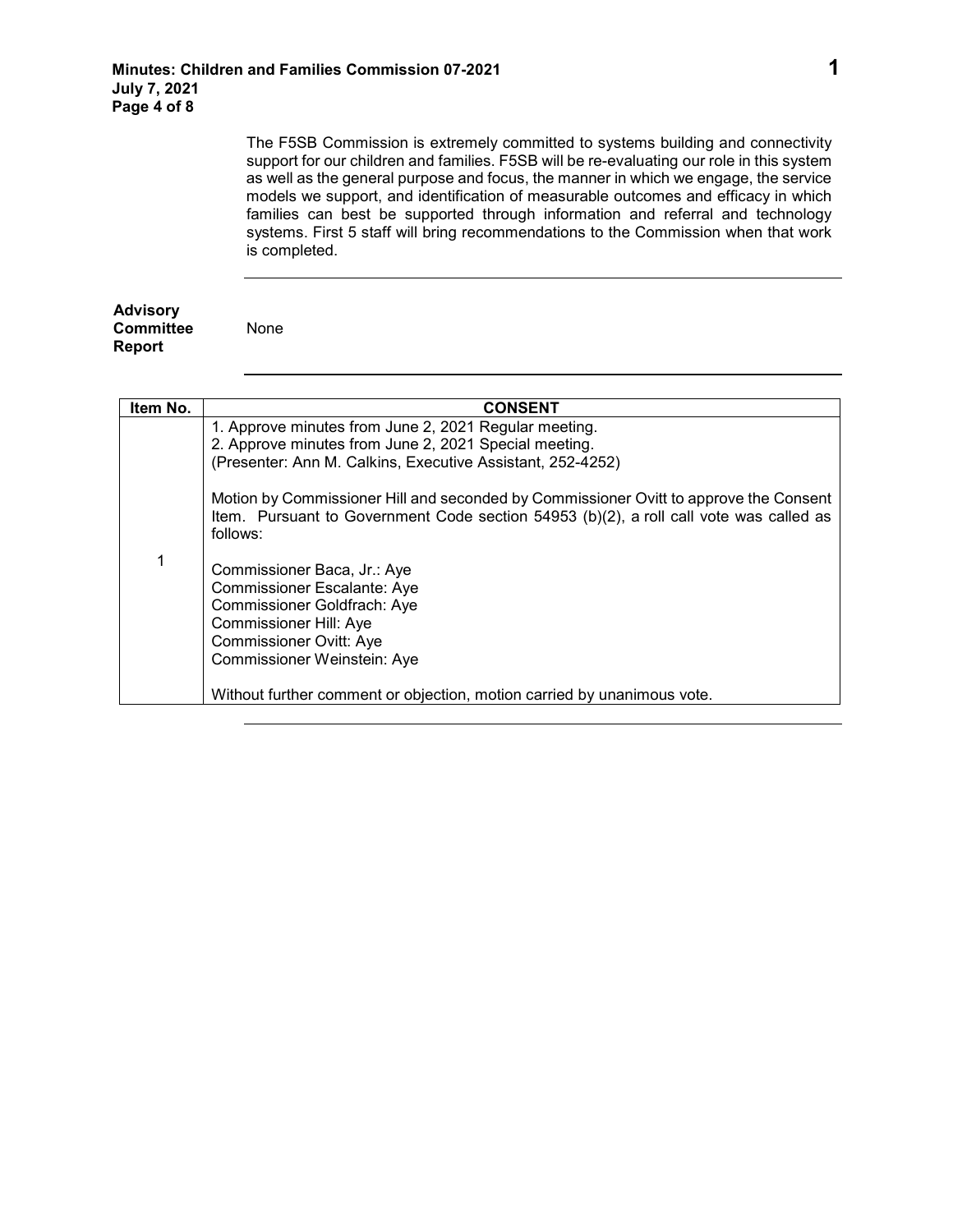| Item No.       | <b>DISCUSSION</b>                                                                                                                                                                                                                                                                                                                                                                                                                                                                                                              |
|----------------|--------------------------------------------------------------------------------------------------------------------------------------------------------------------------------------------------------------------------------------------------------------------------------------------------------------------------------------------------------------------------------------------------------------------------------------------------------------------------------------------------------------------------------|
|                | 1. Approve Cooperative Agreement with Riverside County Children and Families<br>Commission - First 5 Riverside in an amount not to exceed \$39,950 (total cost of<br>report \$85,000) to share in the expenses associated with the implementation of a<br>"State of Young Children" report by the Center for Social Innovation, University of<br>California - Riverside for Fiscal Year 2021-2022, retroactive to July 1, 2021.<br>2. Authorize Executive Director to execute above noted Agreement with First 5<br>Riverside. |
|                | (Presenter: Cindy Faulkner, Assistant Director, 252-4253)                                                                                                                                                                                                                                                                                                                                                                                                                                                                      |
|                | <b>Discussion</b><br>None                                                                                                                                                                                                                                                                                                                                                                                                                                                                                                      |
| $\overline{2}$ | <b>Public Comment</b><br>None                                                                                                                                                                                                                                                                                                                                                                                                                                                                                                  |
|                | Motion by Commissioner Escalante and seconded by Commissioner Baca, Jr., to<br>approve Item 2. Pursuant to Government Code section 54953 (b)(2), a roll call vote<br>was called as follows:                                                                                                                                                                                                                                                                                                                                    |
|                | Commissioner Baca, Jr.: Aye<br>Commissioner Escalante: Aye<br>Commissioner Goldfrach: Aye<br><b>Commissioner Hill: Aye</b><br><b>Commissioner Ovitt: Aye</b><br>Commissioner Weinstein: Aye                                                                                                                                                                                                                                                                                                                                    |
|                | Without further comment or objection, motion carried by unanimous vote.                                                                                                                                                                                                                                                                                                                                                                                                                                                        |
|                | Approve Contract IC047 with Eide Bailly, LLP for \$168,410 to conduct annual audits,<br>and develop and prepare reports of First 5 San Bernardino's Financial Statements for<br>Fiscal Years 2021-2026.<br>(Presenter: Debora Dickerson-Sims, Chief Financial Officer, 252-4269)                                                                                                                                                                                                                                               |
|                | <b>Discussion</b><br>None                                                                                                                                                                                                                                                                                                                                                                                                                                                                                                      |
|                | <b>Public Comment</b><br>None                                                                                                                                                                                                                                                                                                                                                                                                                                                                                                  |
| 3              | Motion by Commissioner Goldfrach and seconded by Commissioner Hill to approve<br>Item 3. Pursuant to Government Code section 54953 (b)(2), a roll call vote was called<br>as follows:                                                                                                                                                                                                                                                                                                                                          |
|                | Commissioner Baca, Jr.: Aye<br>Commissioner Escalante: Aye<br>Commissioner Goldfrach: Aye<br>Commissioner Hill: Aye<br>Commissioner Ovitt: Aye<br>Commissioner Weinstein: Aye                                                                                                                                                                                                                                                                                                                                                  |
|                | Without further comment or objection, motion carried by unanimous vote.                                                                                                                                                                                                                                                                                                                                                                                                                                                        |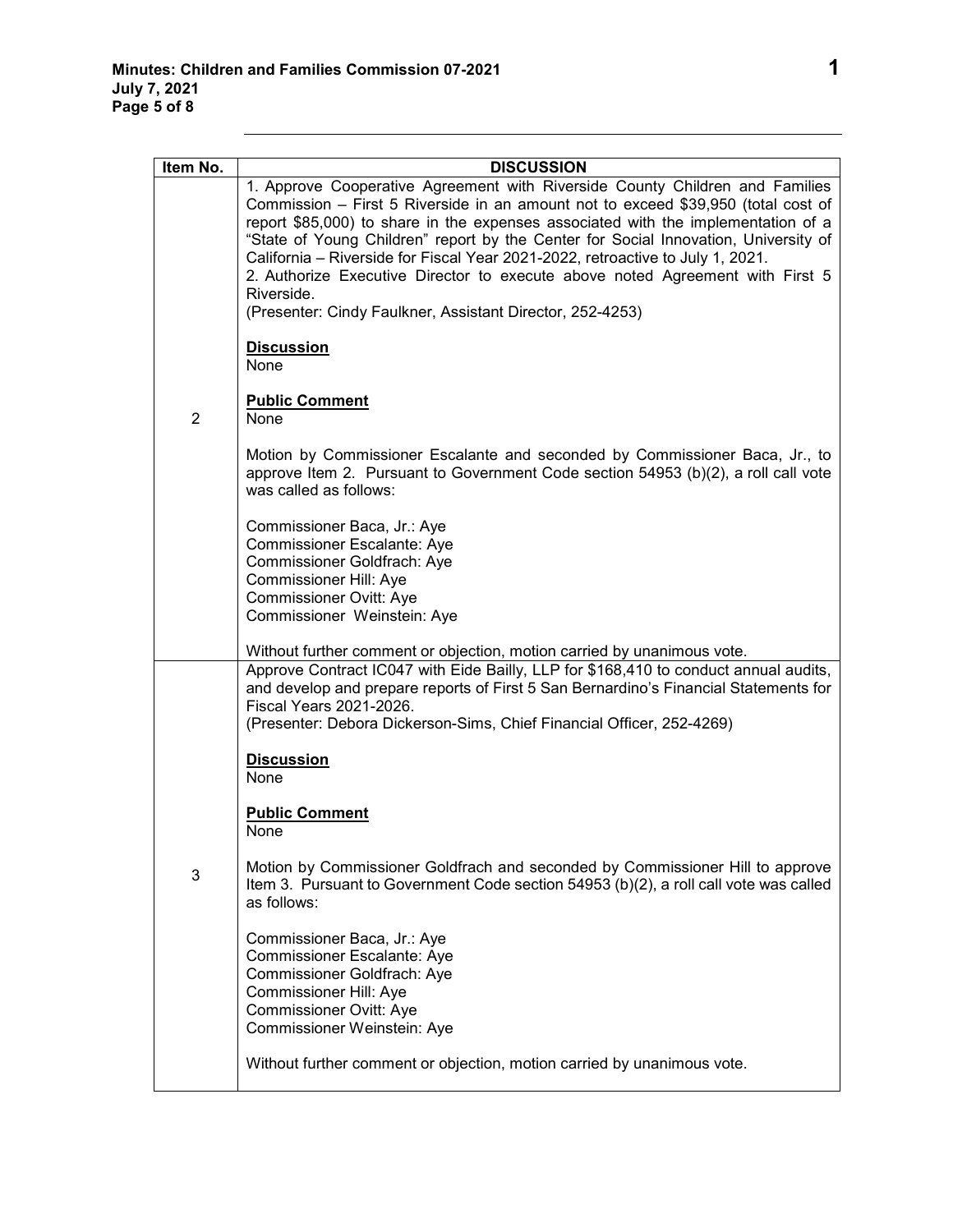|   | Approve Contract IC048 with VIVA Strategy and Communications, LLC dba VIVA<br>Social Impact Partners for \$300,000 retroactive to July 1, 2021 for Fiscal Year 2021-<br>2022 to provide strategic consultation, initiative infrastructure and family engagement<br>support for Help Me Grow Inland Empire.<br>(Presenter: Merceides Logans, Staff Analyst II, 252-4261)                                                                                                                                                                                                                                                                                                                                   |
|---|-----------------------------------------------------------------------------------------------------------------------------------------------------------------------------------------------------------------------------------------------------------------------------------------------------------------------------------------------------------------------------------------------------------------------------------------------------------------------------------------------------------------------------------------------------------------------------------------------------------------------------------------------------------------------------------------------------------|
|   | <b>Discussion</b><br>None                                                                                                                                                                                                                                                                                                                                                                                                                                                                                                                                                                                                                                                                                 |
|   | <b>Public Comment</b><br>None                                                                                                                                                                                                                                                                                                                                                                                                                                                                                                                                                                                                                                                                             |
| 4 | Motion by Commissioner Hill and seconded by Commissioner Ovitt to approve Item 4.<br>Pursuant to Government Code section 54953 (b)(2), a roll call vote was called as<br>follows:                                                                                                                                                                                                                                                                                                                                                                                                                                                                                                                         |
|   | Commissioner Baca, Jr.: Aye<br>Commissioner Escalante: Aye<br>Commissioner Goldfrach: Aye<br>Commissioner Hill: Aye<br>Commissioner Ovitt: Aye<br>Commissioner Weinstein: Aye                                                                                                                                                                                                                                                                                                                                                                                                                                                                                                                             |
|   | Without further comment or objection, motion carried by unanimous vote.                                                                                                                                                                                                                                                                                                                                                                                                                                                                                                                                                                                                                                   |
|   | 1. Approve Cooperative Agreement No. SA-21-02 with Riverside County Children and<br>Families Commission - First 5 Riverside for receipt of up to \$150,000 of reimbursable<br>funds representing 50% of total contract amount of \$300,000 from the Riverside<br>County Children and Families Commission to share in the expenses associated with<br>consultant services identified in Contract IC048 with VIVA Strategy and<br>Communications, LLC dba VIVA Social Impact Partners retroactive to July 1, 2021 for<br>Fiscal Year 2021-2022.<br>2. Authorize Executive Director to execute above noted Agreement with First 5<br>Riverside.<br>(Presenter: Merceides Logans, Staff Analyst II, 252-4261) |
|   | <b>Discussion</b><br>None                                                                                                                                                                                                                                                                                                                                                                                                                                                                                                                                                                                                                                                                                 |
| 5 | <b>Public Comment</b><br>None                                                                                                                                                                                                                                                                                                                                                                                                                                                                                                                                                                                                                                                                             |
|   | Motion by Commissioner Baca, Jr., and seconded by Commissioner Escalante to<br>approve Item 5. Pursuant to Government Code section 54953 (b)(2), a roll call vote<br>was called as follows:                                                                                                                                                                                                                                                                                                                                                                                                                                                                                                               |
|   | Commissioner Baca, Jr.: Aye<br>Commissioner Escalante: Aye<br>Commissioner Goldfrach: Aye<br>Commissioner Hill: Aye<br><b>Commissioner Ovitt: Aye</b><br>Commissioner Weinstein: Aye                                                                                                                                                                                                                                                                                                                                                                                                                                                                                                                      |
|   | Without further comment or objection, motion carried by unanimous vote.                                                                                                                                                                                                                                                                                                                                                                                                                                                                                                                                                                                                                                   |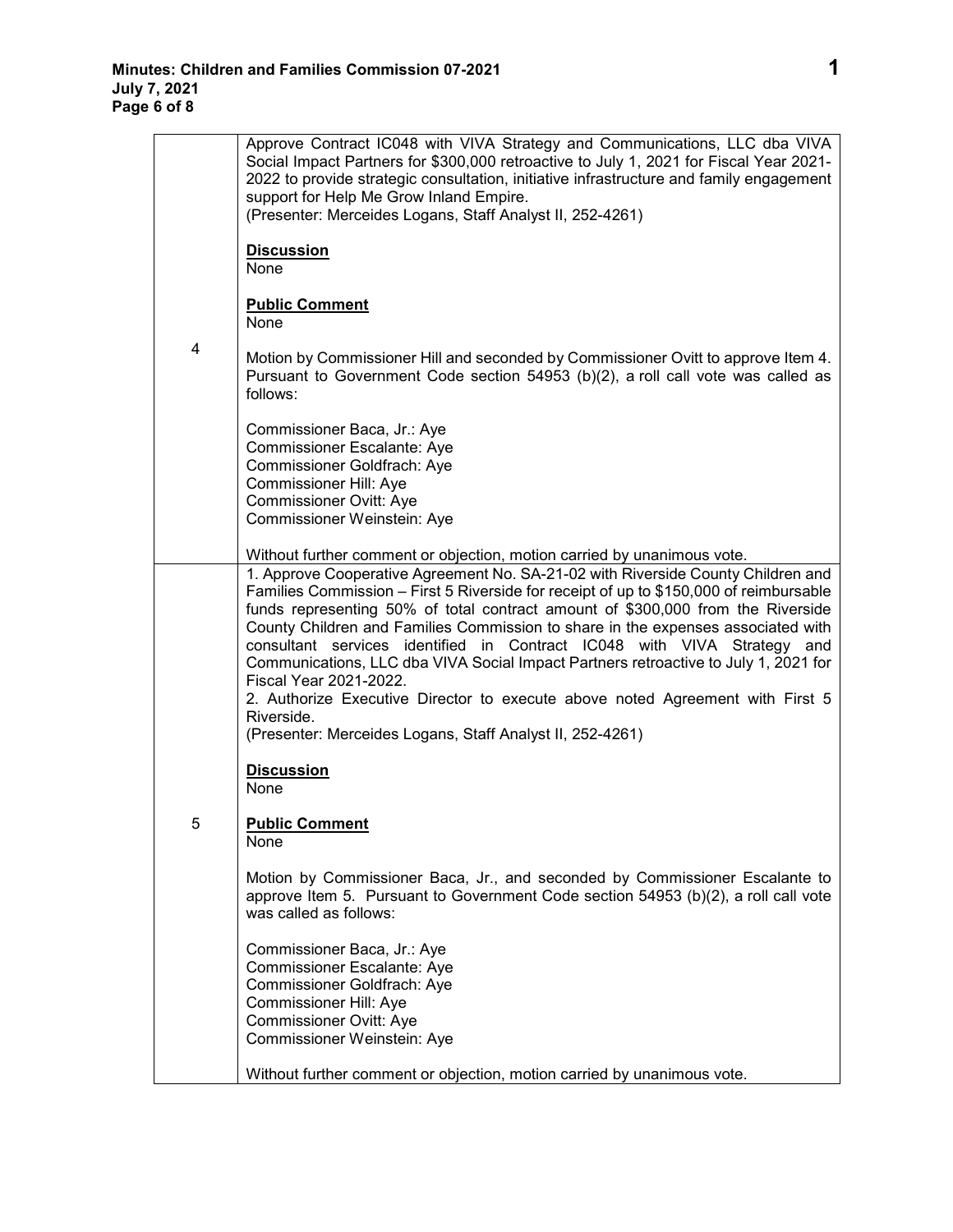|   | 1. Approve IMPACT (Improve and Maximize Program so All Children Thrive) Region<br>9 Hub Contract CF22127 PSC between First 5 San Bernardino and Riverside County<br>Children and Families Commission - First 5 Riverside for \$331,892 retroactive to July<br>1, 2021 for Fiscal Years 2021-2023 to support regional coordination, training and<br>technical assistance for the First 5 California IMPACT Initiative.<br>2. Authorize Executive Director to execute above noted Contract with First 5 Riverside.<br>(Presenter: Erika Willhite, Staff Analyst II, 252-4262) |
|---|-----------------------------------------------------------------------------------------------------------------------------------------------------------------------------------------------------------------------------------------------------------------------------------------------------------------------------------------------------------------------------------------------------------------------------------------------------------------------------------------------------------------------------------------------------------------------------|
|   | <b>Discussion</b><br>None                                                                                                                                                                                                                                                                                                                                                                                                                                                                                                                                                   |
| 6 | <b>Public Comment</b><br>None                                                                                                                                                                                                                                                                                                                                                                                                                                                                                                                                               |
|   | Motion by Commissioner Goldfrach and seconded by Commissioner Ovitt to approve<br>Item 6. Pursuant to Government Code section 54953 (b)(2), a roll call vote was called<br>as follows:                                                                                                                                                                                                                                                                                                                                                                                      |
|   | Commissioner Baca, Jr.: Aye<br>Commissioner Escalante: Aye<br>Commissioner Goldfrach: Aye                                                                                                                                                                                                                                                                                                                                                                                                                                                                                   |
|   | Commissioner Hill: Aye                                                                                                                                                                                                                                                                                                                                                                                                                                                                                                                                                      |
|   | <b>Commissioner Ovitt: Aye</b>                                                                                                                                                                                                                                                                                                                                                                                                                                                                                                                                              |
|   | Commissioner: Weinstein: Aye                                                                                                                                                                                                                                                                                                                                                                                                                                                                                                                                                |
|   | Without further comment or objection, motion carried by unanimous vote.                                                                                                                                                                                                                                                                                                                                                                                                                                                                                                     |

| Item No.       | <b>INFORMATION</b>                                                                                                                                   |
|----------------|------------------------------------------------------------------------------------------------------------------------------------------------------|
| $\overline{7}$ | Receive information on Local Outcomes Report for Fiscal Year 2019-2020.<br>(Presenter: William Kariuki, Section Manager-Evaluation/Impact, 252-4260) |
| 8              | Receive information on Inland Southern California 211+<br>(Presenter: Karen E. Scott, Executive Director, 252-4252)                                  |

| <b>Public</b><br><b>Comment</b>          | None                                                                                                                                                                                                                                                                                                                                                                                                                                                                                                                                                                                                                                                                                      |
|------------------------------------------|-------------------------------------------------------------------------------------------------------------------------------------------------------------------------------------------------------------------------------------------------------------------------------------------------------------------------------------------------------------------------------------------------------------------------------------------------------------------------------------------------------------------------------------------------------------------------------------------------------------------------------------------------------------------------------------------|
| <b>Commissioner</b><br><b>Roundtable</b> | Commissioner Baca, Jr., hoped everyone had a wonderful 4 <sup>th</sup> of July holiday and<br>thanked First 5 staff for the great job in preparing and assisting him in his briefing to<br>give him a better understanding of the agenda. Commissioner Escalante appreciated<br>seeing everyone, wished all a great evening, thanked staff for the information and<br>looks forward to the next meeting. Commissioner Goldfrach stated he would like to<br>wish an early welcome to Diana Alexander to the First 5 Commission. Mr. Goldfrach<br>knows that with Ms. Alexander's expertise and numerous County relationships, Diana<br>will be an amazing asset to the First 5 Commission. |
|                                          | Commissioner Hill also welcomed Ms. Alexander and complimented Karen Scott and<br>First 5 staff to keep up the great work. Commissioner Ovitt stated he is also thankful<br>Diana Alexander will join the Commission as he has had an opportunity to work with<br>her and knows that she gives her heart and soul to the County and the young children.<br>Commissioner Ovitt also appreciated hearing the recommendation for 2-1-1 and noted                                                                                                                                                                                                                                             |